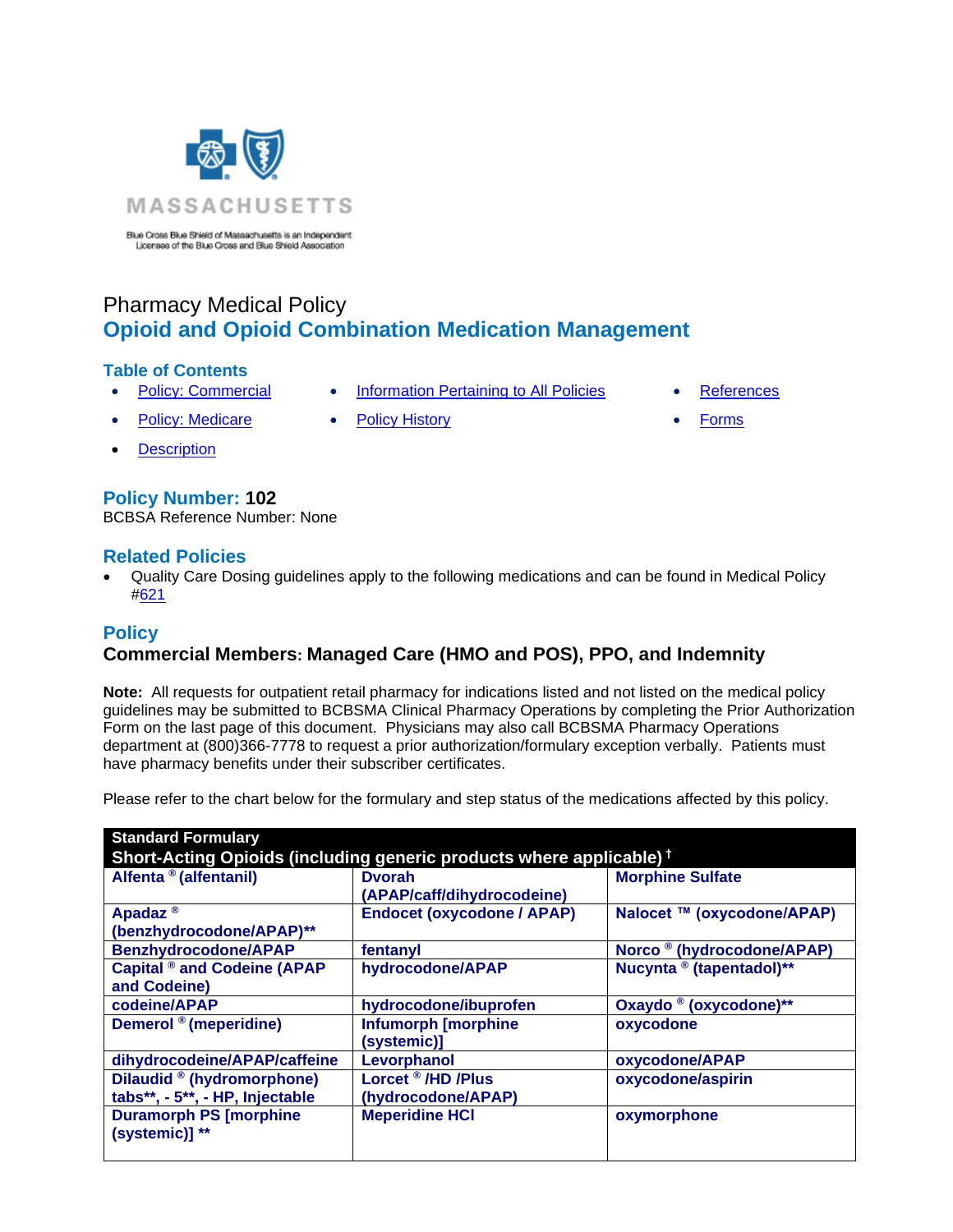| Short-Acting Opioids (including generic products where applicable) <sup>+ Continued</sup> |                                                                          |                                                       |  |
|-------------------------------------------------------------------------------------------|--------------------------------------------------------------------------|-------------------------------------------------------|--|
| Percocet <sup>®</sup> (oxycodone/APAP) <sup>**</sup> Prolate ™ (oxycodone/APAP)           |                                                                          | Tylenol <sup>®</sup> with Codeine (APAP<br>w/codeine) |  |
| Primlev <sup>™</sup> (oxycodone/APAP)                                                     | $T$ rezix <sup><math>m***</math></sup><br>(dihydrocodeine/APAP/caffeine) | Vicodin <sup>®</sup> /HP<br>(hydrocodone/APAP)        |  |
|                                                                                           |                                                                          |                                                       |  |

| <b>Standard Formulary</b>                                                      |                                           |                               |  |  |
|--------------------------------------------------------------------------------|-------------------------------------------|-------------------------------|--|--|
| Long-Acting Opioids (including generic products where applicable) <sup>†</sup> |                                           |                               |  |  |
| Arymo™ ER (morphine) **                                                        | <b>Hydrocodone Bitartrate ER**</b>        | <b>Oxycodone ER**</b>         |  |  |
| <b>Belbuca<sup>™</sup></b> (buprenorphine)                                     | <b>Hydromorphone ER</b>                   | Oxycontin® (oxycodone) **     |  |  |
| <b>Buprenorphine Patch</b>                                                     | Hysingla <sup>™</sup> ER (hydrocodone) ** | <b>Oxymorphone ER</b>         |  |  |
| Butrans <sup>®</sup> (buprenorphine)                                           | Kadian <sup>®</sup> (morphine)**          | Xtampza ™ ER (oxycodone)      |  |  |
| Diskets <sup>®</sup> (methadone)                                               | Methadose ® (methadone)                   | Zohydro ™ ER (hydrocodone) ** |  |  |
| Dolophine ® (methadone)                                                        | Morphabond ™ ER (morphine) **             |                               |  |  |
| Duragesic <sup>®</sup> (fentanyl) **                                           | morphine sulfate                          |                               |  |  |
| Embeda <sup>™</sup>                                                            | <b>MS Contin<sup>®</sup></b> (morphine)   |                               |  |  |
| (morphine/naltrexone) **                                                       |                                           |                               |  |  |
| Exalgo <sup>™</sup> (hydromorphone) **                                         | Nucynta® ER (tapentadol) **               |                               |  |  |

\*\*Non-formulary medications are covered when a formulary exception request is submitted to BCBSMA Pharmacy Operations and criteria below are met.

† New medications released to market in these classes will be added to the policy as part of the New Drug Approval process.

### **OPIOID AND OPIOID COMBINATION PRESCRIPTIONS ARE EXCLUDED THROUGH THE MAIL ORDER PHARMACY BENEFIT.**

## <span id="page-1-0"></span>**Description**

Opioids are powerful tools for the relief of pain. They are however associated with the risks of addiction and diversion for non-medical purposes. The purpose of this policy is to use current medical literature to establish processes to promote the effective use of opioids in pain management and to prevent inadvertent addiction and deter diversion. It is our expectation that members using opioids will be compliant with this policy and that coverage for associated medical services is dependent on this compliance.

The use of opioids is associated with the risk of addiction. Informing patients of this risk is an important activity in the evidence based use of opioids. Ideally this informed consent, with a risk assessment of addiction potential, is given and obtained prior to an initial prescription for any opioid. A treatment plan including a clear diagnosis, explicit goals, and exploration of other treatment options should exist. If members are to receive opioids chronically, a written/signed agreement between prescriber and patient addressing issues of prescription management, diversion, and the use of other substances should exist. Chronic prescribing of opioids should be done by a single designated prescriber group and medications should be obtained by the member at one pharmacy or pharmacy chain.

Urine drug testing (UDT) is medically necessary and plays an integral role of effective medical management of opioids. It should be used appropriately to inform clinical decision making. See policy # [674](https://www.bluecrossma.org/medical-policies/sites/g/files/csphws2091/files/acquiadam-assets/674%20Drug%20Testing%20in%20Pain%20Management%20and%20Substance%20Use%20Disorder%20Treatment%20prn.pdf) for additional details.

Please refer to Medical Policy [#113](http://www.bluecrossma.org/medical-policies/sites/g/files/csphws2091/files/acquiadam-assets/113%20Fentanyl,%20oral-transmucosal%20prn.pdf) for coverage of oral/transmucosal Fentanyl products.

Quality Care Dosing guidelines may apply to the following medications and can be found in Medical Policy [#621A.](http://www.bluecrossma.org/medical-policies/sites/g/files/csphws2091/files/acquiadam-assets/621A%20Quality%20Care%20Dosing%20Guidelines%20prn.pdf)

#### **Short-Acting Medications:**

**We may cover short-acting opioids listed in the chart above when the following criteria are met:**

• The member has a diagnosis of cancer**.**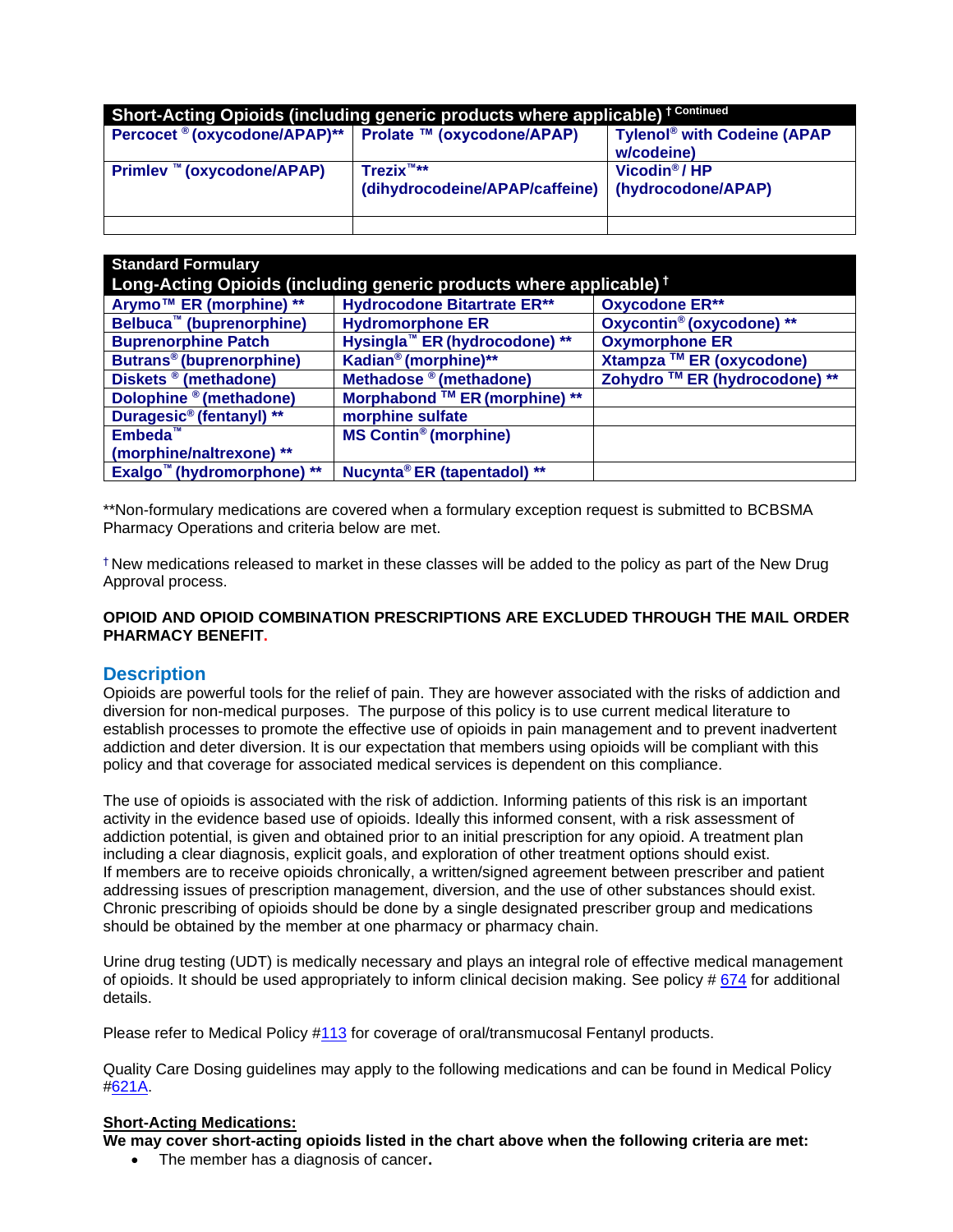### **OR**

• The prescription is written by an oncologist, palliative care prescriber, pain management specialist, or oncology prescriber

**OR**

• The member is receiving opioids as part of palliative care.

#### **For all other requests:**

- **We may cover short-acting formulary opioids listed in the chart above for up to one initial 7 day supply without prior authorization.**
- **We may cover up to two additional 7 days supply of short-acting formulary opioids listed in the chart above within 60 days of the original prescription without prior authorization.**
- **After the initial three prescriptions or an excess of 21 days within 60 days, prior authorization IS required and we may cover additional treatment with short-acting formulary opioids within 60 days of the original prescription when the following criteria are met:**
	- $\circ$  The prescriber certifies there is an active treatment plan that includes but is not limited to a specific treatment objective and the use of other pharmacological and non-pharmacological agents for pain relief as appropriate.
	- $\circ$  The prescriber certifies there has been an informed consent document signed and an addiction risk assessment has been performed.
	- $\circ$  The prescriber certifies that a written/signed agreement between prescriber and patient addressing issues of prescription management, diversion, and the use of other substances exists.
	- $\circ$  The prescriber certifies that a prescribing group and a preferred pharmacy chain has been agreed upon by the prescriber and the member

**For non-formulary short acting opioids, requests must meet criteria above and the member must have had a previous treatment failure with or a contraindication to two covered formulary alternatives.** 

**If approved the Prior Authorization will be granted for up to one (1) year for the specific opioid requested. This authorization may cover only the specific opioid requested. Non-formulary medications will not be covered unless a formulary exception has been approved.**

#### **Long-Acting Medications:**

#### **We may cover long-acting opioids listed in the chart above when the following criteria are met:**

- The member has a diagnosis of cancer**.**
- **OR**
- The prescription is written by an oncologist, palliative care prescriber, pain management specialist, or oncology prescriber

**OR**

The member is receiving opioids as part of palliative care.

**OR**

- The request meets **ALL** of the following criteria:
	- $\circ$  There has been previous treatment failure with a short-acting opioid with in the previous 60 days.
	- $\circ$  The prescriber certifies there is an active treatment plan that includes but is not limited to a specific treatment objective and the use of other pharmacological and non-pharmacological agents for pain relief as appropriate.
	- $\circ$  The prescriber certifies there has been an informed consent document signed and an addiction risk assessment performed.
	- $\circ$  The prescriber certifies that a written/signed agreement between prescriber and patient addressing issues of prescription management, diversion, and the use of other substances exists.
	- $\circ$  The prescriber certifies that a prescribing group and a preferred pharmacy chain has been agreed upon by the prescriber and the member

**For non-formulary long-acting opioids, requests must meet criteria above and has previous treatment failure with or a contraindication to two covered formulary alternatives.**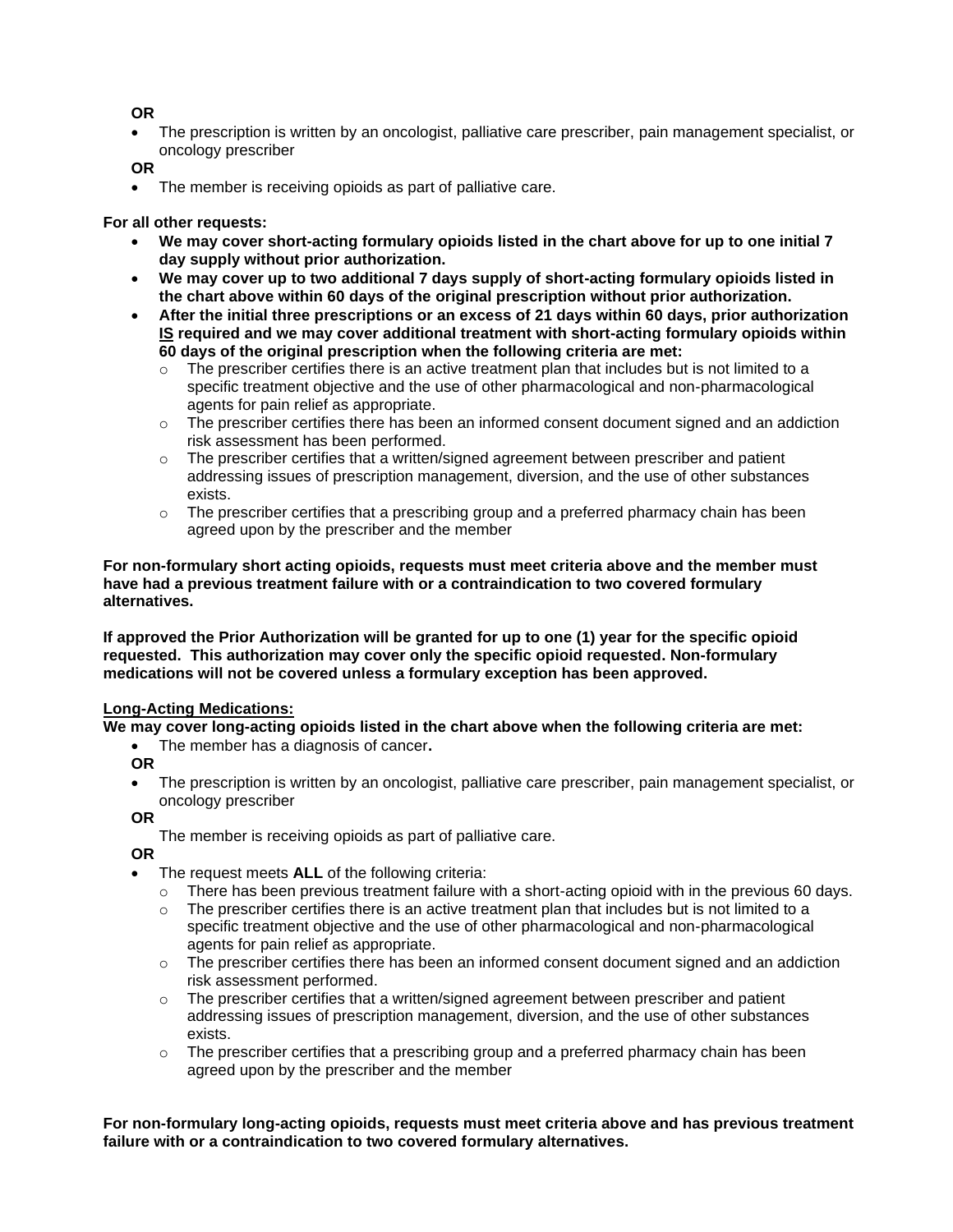**If approved the Prior Authorization will be granted for up to one (1) year for the specific opioid requested. This authorization may cover only the specific opioid requested. Non-formulary medications will not be covered unless a formulary exception has been approved.**

# **90 Morphine Milligram Equivalents (MME) Safety Edit**

Effective July 1, 2021 BCBSMA will implement a real-time, point of service opioid safety edit to prevent unsafe dosing of drugs at the time of dispensing. The edit will provide real-time information to help ensure prescribers are aware/notified that their patient(s) may be receiving potentially high-risk levels of opioids. The Morphine Milligram Equivalent (MME) 90 Opioid Safety Edit is triggered at the pharmacy when a patient's total (cumulative) opioid dose across all opioid or opioid-containing prescriptions reaches or exceeds 90 MME per day.

The dispensing pharmacist will receive an alert to consult with the prescriber before proceeding with dispensing the medication. The pharmacist may issue an override code at the time of dispensing to process the claim and dispense the medication. It is important to note that even if the prescriber confirms intent, consultation with the prescriber does not supersede the dispensing pharmacist's professional judgement and decision to dispense or not dispense the prescription.

If the pharmacist is unable resolve the safety edit at the point of sale (e.g., prescriber could not be reached, prescriber was consulted but did not verify medical necessity, pharmacist exercises professional judgement and decides to not dispense the medication), the prescriber can request an exception for coverage thru BCBSMA Pharmacy Operations.

Authorization for coverage will be approved for up to 1 year if the patient meets ONE of the following criteria:

o The member has a diagnosis of cancer

## **OR**

o The member is receiving opioids as part of palliative care

## **OR**

 $\circ$  The prescription is written by an oncologist, palliative care prescriber, pain management specialist, or oncology prescriber

## **OR**

 $\circ$  The prescriber states that based on the patient's clinical circumstances the amount of opioid prescribed is warranted in order to adequately manage the patient's pain

The 90MME safety edit is consistent with CDC guidelines for prescribing opioids for chronic pain, which includes avoiding increasing opioids dosage >90MME/day or carefully justifying a decision to titrate dosage to >90MME/day. More information on CDC guidelines for prescribing opioids for chronic pain may be found at:

[https://www.cdc.gov/mmwr/volumes/65/rr/rr6501e1.htm?CDC\\_AA\\_refVal=https%3A%2F%2Fwww.cdc.gov](https://www.cdc.gov/mmwr/volumes/65/rr/rr6501e1.htm?CDC_AA_refVal=https%3A%2F%2Fwww.cdc.gov%2Fmmwr%2Fvolumes%2F65%2Frr%2Frr6501e1er.htm) [%2Fmmwr%2Fvolumes%2F65%2Frr%2Frr6501e1er.htm](https://www.cdc.gov/mmwr/volumes/65/rr/rr6501e1.htm?CDC_AA_refVal=https%3A%2F%2Fwww.cdc.gov%2Fmmwr%2Fvolumes%2F65%2Frr%2Frr6501e1er.htm)

## <span id="page-3-0"></span>**Individual Consideration**

All our medical policies are written for the majority of people with a given condition. Each policy is based on medical science. For many of our medical policies, each individual's unique clinical circumstances may be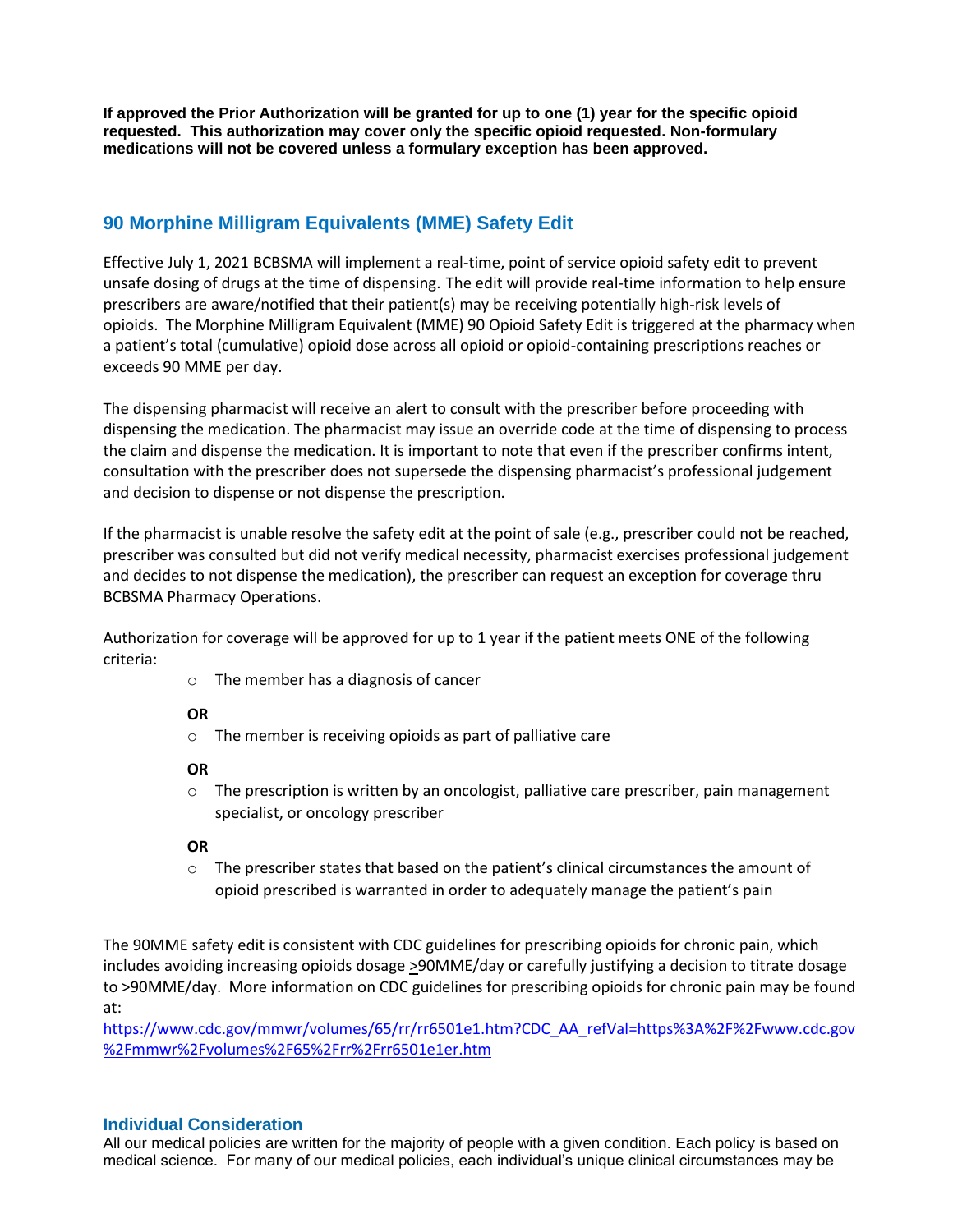considered in light of current scientific literature. Physicians may send relevant clinical information for individual patients for consideration to:

Blue Cross Blue Shield of Massachusetts Pharmacy Operations Department 25 Technology Place Hingham, MA 02043 Tel: 1-800-366-7778 Fax: 1-800-583-6289

# <span id="page-4-1"></span>**Prior Authorization Information**

### **Outpatient**

For services described in this policy, see below for products where prior authorization **IS REQUIRED** if the procedure is performed **outpatient**.

|                                              | <b>Outpatient</b>                |
|----------------------------------------------|----------------------------------|
| <b>Commercial Managed Care (HMO and POS)</b> | Prior authorization is required. |
| <b>Commercial PPO and Indemnity</b>          | Prior authorization is required. |

### **Policy History**

| <b>Date</b> | <b>Action</b>                                                                                   |
|-------------|-------------------------------------------------------------------------------------------------|
| 10/2021     | Updated to add buprenorphine buccal film to short acting policy list.                           |
| 7/2021      | Updated to add 90 MME safety edit and make Oxycontin nonpreferred.                              |
| 11/2020     | Updated to clarify we will only approve authorizations for specific opioids and not for         |
|             | groups of opioids.                                                                              |
| 4/2020      | Updated to include Hydrocodone Bitartrate ER Capsules & Prolate to the policy.                  |
| 4/2019      | Updated to include Benzhydrocodone/APAP & Apadaz® to the policy.                                |
| 1/2019      | Update to include Dvorah and to add a specialty provider type.                                  |
| 11/2018     | Updated to include Nalocet <sup>™</sup> & Roxybond <sup>™</sup> into the short acting criteria. |
| 10/2017     | Updated to add AG Buprenorphine Patch & Butrans <sup>®</sup> to the formulary.                  |
| 6/2017      | Updated address for Pharmacy Operations and added Morphabond™ ER.                               |
| 4/2017      | Updated to add Arymo™ ER to the long acting part of the policy.                                 |
| 1/1/2017    | Updated to make some format changes.                                                            |
| 8/2016      | Updated to align with Massachusetts Opioid law and shortened criteria for short-acting          |
|             | Opioids.                                                                                        |
| 4/2016      | Updated to add Belbuca to Long acting section of policy                                         |
| 8/2015      | <b>Updated Request form title</b>                                                               |
| 1/2015      | Updated to remove UDT and added Zohydro ER and Verdocet                                         |
| 1/2014      | Updated ExpressPAth language.                                                                   |
| 7/2012      | New Policy, effective 7/1/12                                                                    |

## <span id="page-4-0"></span>**References**

- 1. Arnold RM, Han Pk, Seltzer D. Opioid contracts in chronic nonmalignant pain management: objectives and uncertainties. *Am J Med* 2006; 119:292-296.
- 2. Chou R. Fanciullo GJ, et al. Clinical guidelines for the use of chronic opioid therapy in chronic non cancer pain. *J Pain* 2009; 10: 113-1302.
- 3. Gourlay DL, Heit HA, Almahrezi A. Universal precautions in pain medicine: a rationale approach for the treatment of chronic pain. *Pain Med.* 2005; 6:107-112.
- 4. Interagency Guideline for Chronic Non-Cancer Pain: An Educational Aid to improve the care and safety of Opioid therapy: 2010 update; [www.agencymeddirectors.wa.gov/Files/OpioidGdline.pdf](http://www.agencymeddirectors.wa.gov/Files/OpioidGdline.pdf)
- 5. Model Policy for the Use of Controlled Substances for The Treatment of Pain; Federation of State Medical Boards of the United States, Inc.; [http://www.fsmb.org/pdf/2004\\_grpol\\_Controlled\\_Substances.Pdf](http://www.fsmb.org/pdf/2004_grpol_Controlled_Substances.Pdf)
- 6. Noble M. Long-term opioid management for chronic noncancer pain. *Cochrane Database of Systematic Reviews* [serial online]. November 3, 2009; (1) Available from: Cochrane Database of Systematic Reviews, Ipswich, MA. Accessed Augusts 10, 2010.